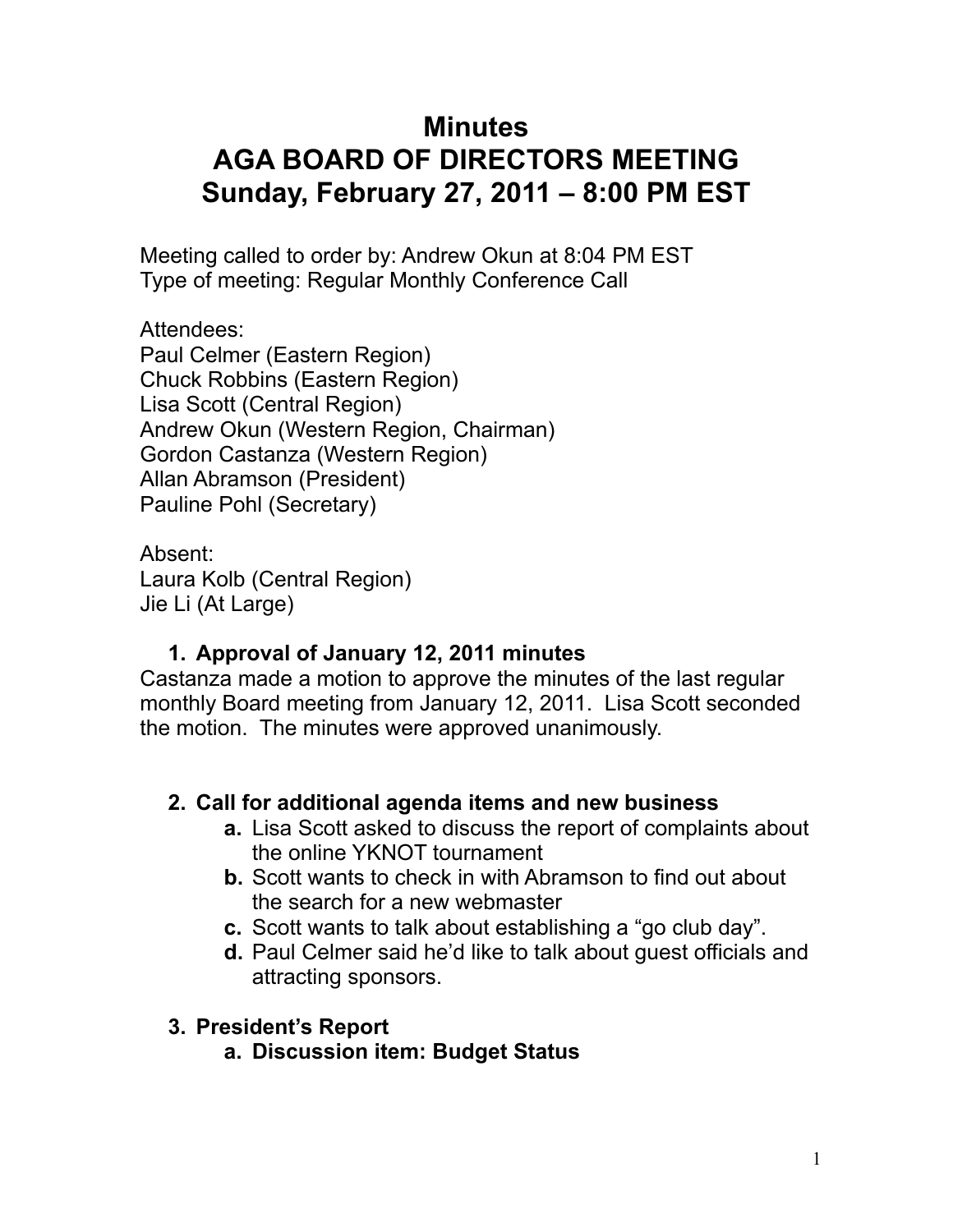- **i.** Abramson reported that there has been a surge in memberships since the end of December for both renewing and new members and there are some new clubs. He reports that there is at least a net increase of 75 members.
- **ii.** Abramson said his latest financial report shows that donations are lagging.
- **iii.** Interest income even lower than we expected.
- **iv.** Abramson is looking into the web advertising income. It seems low, but it may be simply that the data is a few months old and there haven't been updates recently.
- **v.** Congress tournament expenses were left out, but will be corrected in the next version of the budget report.
- **vi.** There is \$2000 of unassigned income. That will need to be clarified in the next report.
- **vii.**Okun asked if it is time to file a 990 form for last year. Abramson said that is done at the end of March for the year 2010.
- **viii.**Castanza urged Abramson to keep the Board informed more completely and promptly. The data he is sending is old and incomplete, so it is impossible to make good decisions based on bad data. Abramson said he has had difficulty getting timely budget information. Castanza said timeliness is an important part of quality financial reporting.
- **ix.** Okun said there had been talk of asking Roy Schmidt to fill in as a volunteer. He may be willing and able to help. Abramson said he has been waiting for Schmidt to write to say he is ready to volunteer, but he will write to Roy and ask if he's interested.
- **x.** Celmer asked if the AGF grant (line 42350 for \$2000) is income or an expense. Abramson said the AGF donated \$2000 for the Redmond Cup. It should be showing as an actual number rather than an expected one at this point because it was for the 2010 Congress. Abramson will try to find out what happened.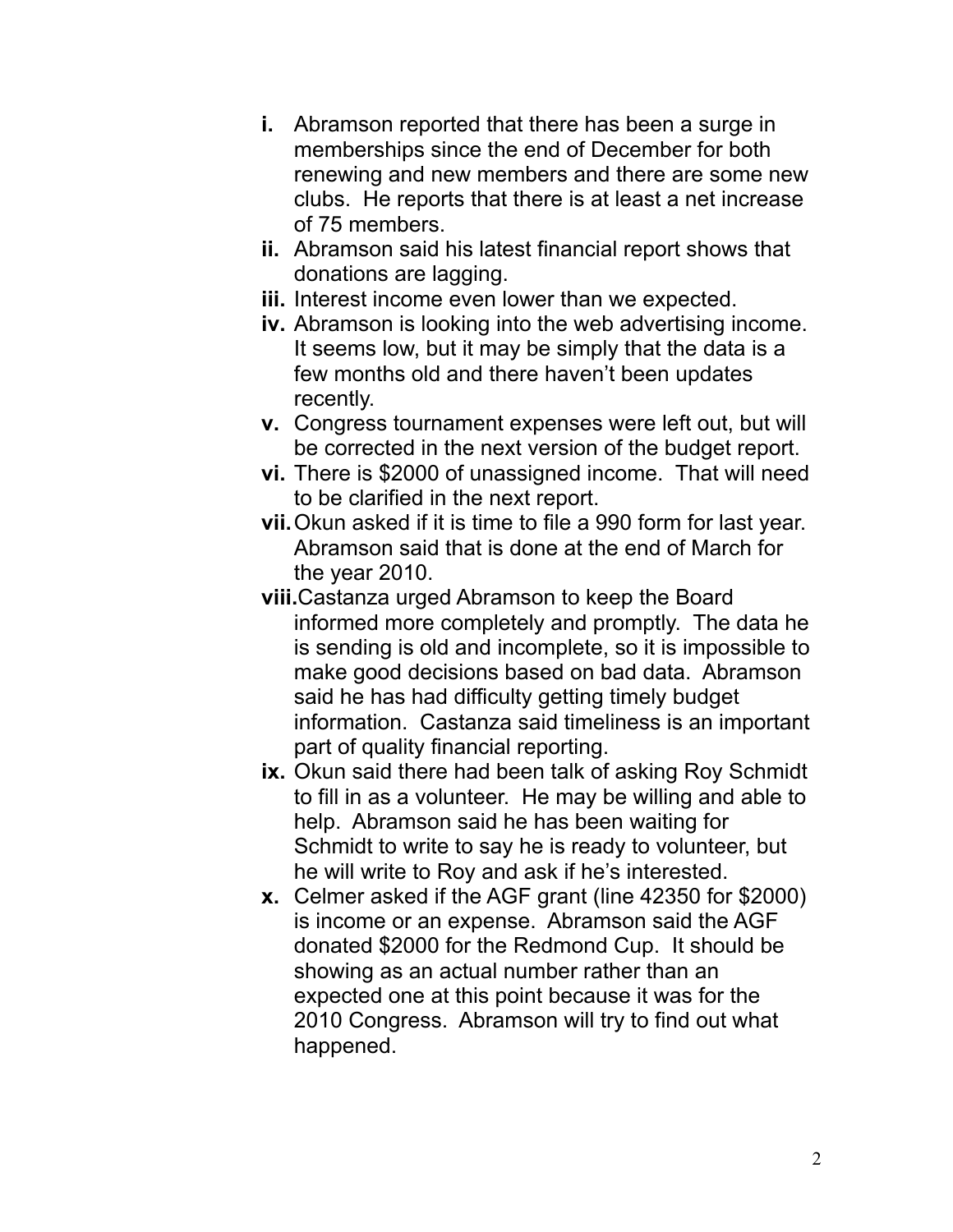#### **b. Information item: Membership database upgrades**

- **i.** Abramson said Andrew Jackson announced that Justin Cramer finished the work on the membership database. This is a cause for celebration, but Abramson is not sure if all of the work is complete.
- **ii.** Recall that \$3000 was approved three years ago to pay Justin for the work to update the database. An hourly rate was agreed upon, but we are not yet sure how many hours he worked or whether it is within budget.
- **iii.** Scott reported that she discussed with Steve Colburn and Andrew Jackson what needs to be done and they gave her a list of what was done. She didn't know if all the promised work was complete.
- **iv.** Okun suggested that we schedule a brief demonstration for the next Board meeting which would accomplish both getting us up to speed on it and adding a target date for the work to be done.

#### **c. Discussion Item: Services to Chapters**

- **i.** David Whiteside sent a letter asking what value chapters get from joining the AGA. Abramson asked if the Board has anything to contribute to the discussion.
- **ii.** Scott said she heard similar questions throughout her visits with clubs during the summer.
- **iii.** Celmer asked what services chapters would like to see. Scott said they would like special content available only to Chapters such as podcasts and game review videos that could be accessed by clubs.
- **iv.** Scott said the Chapters appreciate that they get "The Way to Go" pamphlets and cheap plastic boards and stones to get started but they would like to see more continuing support.
- **v.** Okun asked who the Chapter services representative is. Scott reported it is Arnold Eudell. Okun asked Abramson to talk to Eudell about adding more chapter services to better serve our chapters.
- **vi.** Abramson said a long-running argument is whether to give our information and products to non members. One thing that we regularly give away is the e-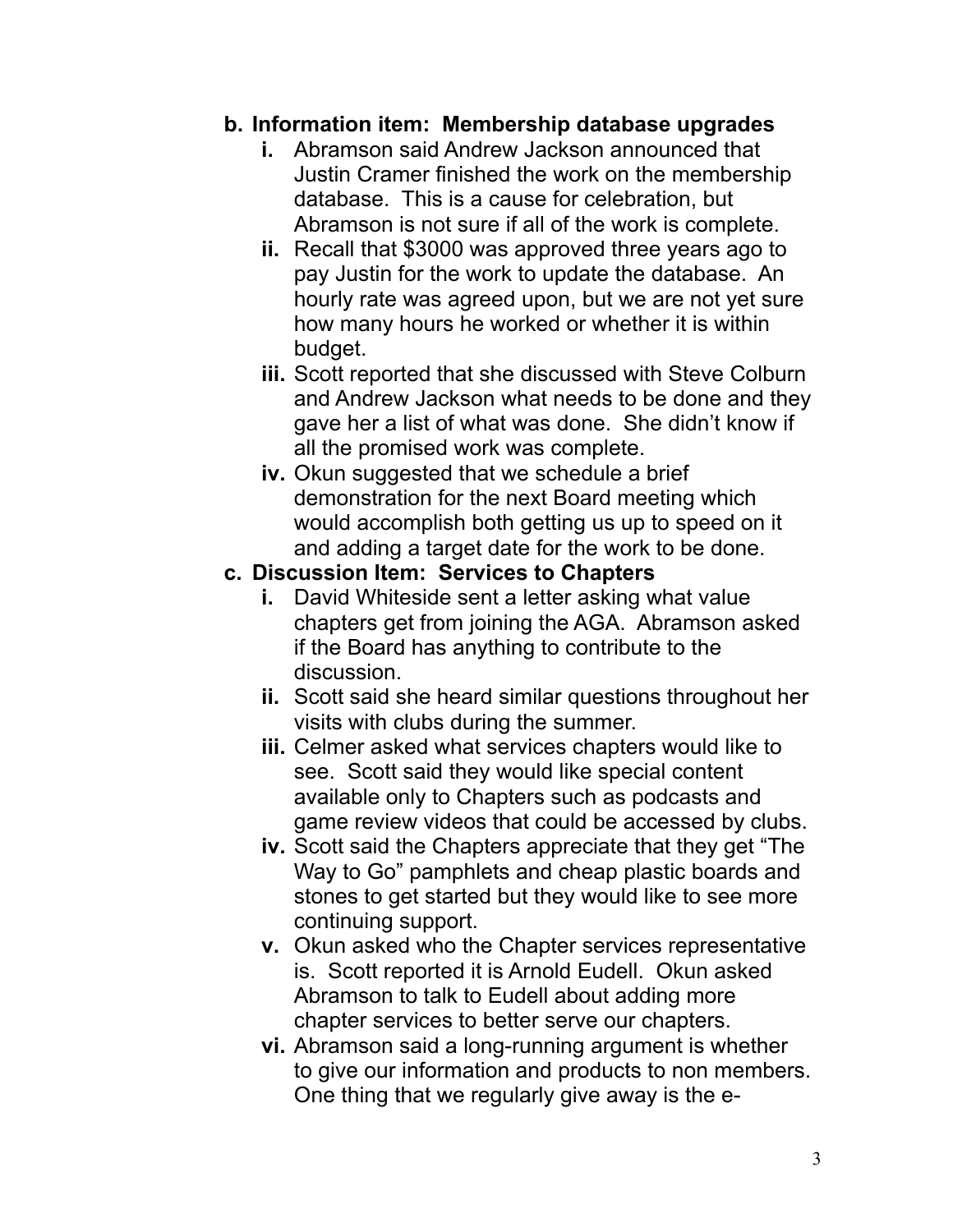journal. Abramson thinks Garlock would not like to lose readers if we charge for the content or limit the circulation to just members**.** 

- **vii.**Scott said we should have a much pared down version of the e-journal for free with a teaser about what is included in the member version. The current free version is too close to the member version.
- **viii.**Abramson said a teaser idea might be to include only the headlines but a note saying for more you need to read the members version.
- **ix.** Celmer said chapters are valuable as a recruiting tool for new members.
- **x.** Scott said when she looked at Chapters and Clubs to visit over the summer, the main difference seemed to be tournament activity. Clubs that were too small to have meaningful tournaments remained Clubs rather than Chapters.
- **xi.** Scott said she thinks some clubs are mistakenly receiving Chapter mailings
- **xii.**Okun said Chapter memberships peaked at 150, bottomed out at about 70 and is back up to about 108 now.
- **xiii.**Okun asked if we want to try to attract more chapters, serve existing chapters better or not worry about chapters and focus on individual memberships.
- **xiv.**Scott said if we serve chapters better we will naturally attract more new chapters and members.
- **xv.**Castanza said in his area, some chapters are holding tournaments in which they allow non-AGA members to play. Castanza has a problem with it, but the tournament directors seem to want to attract more participants by not requiring membership. There is a tournament in Corvallis where non-AGA members can play, but if an AGA member plays a non-member the result won't count towards the member's rating. It actually has a depressive effect on attracting AGA members.
- **xvi.**Scott said if we can increase benefits toward kyu players, maybe we can attract more of the new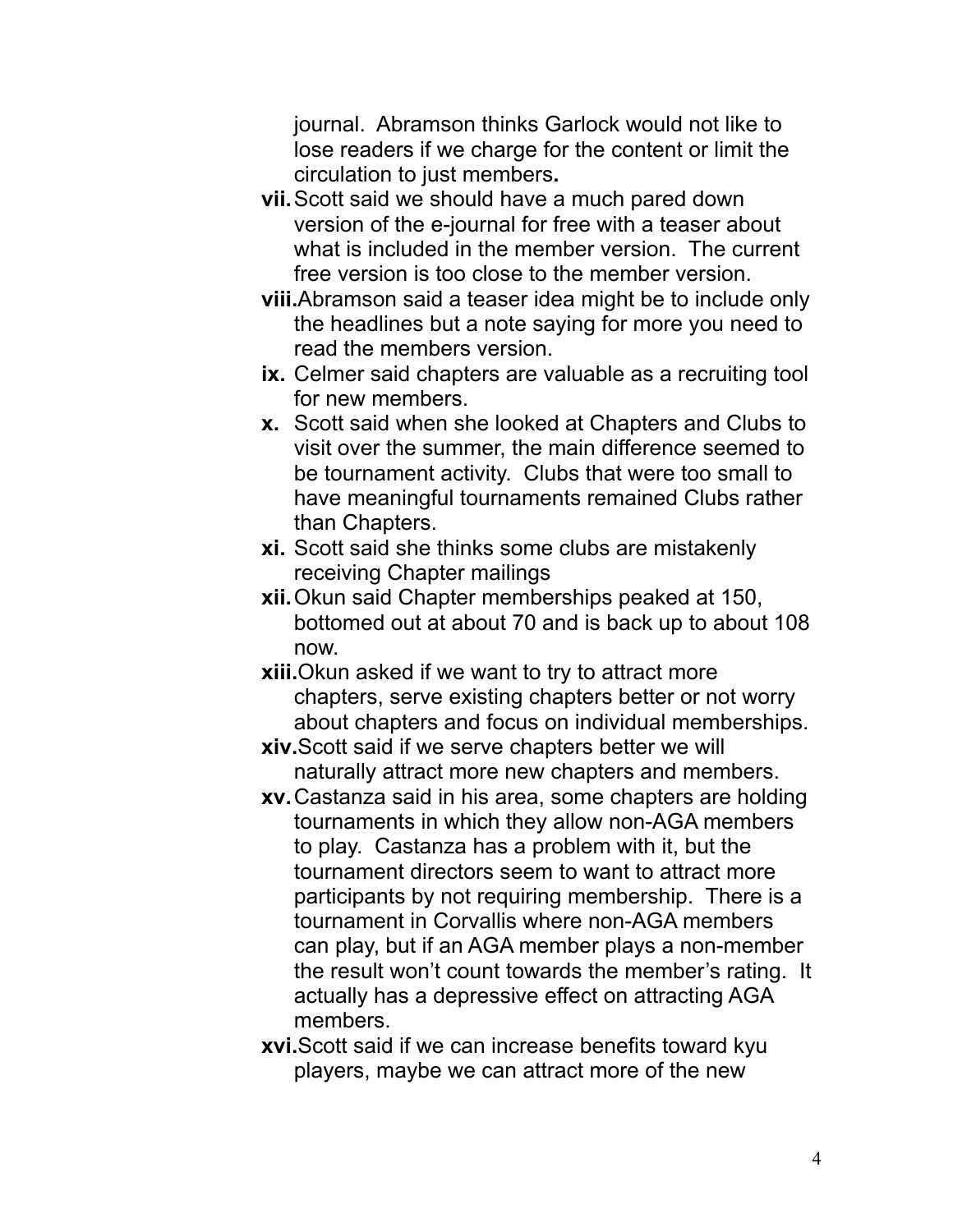members to join. Increased chapter benefits and increased member benefits go hand-in-hand.

- **xvii.**Castanza said there is a corridor of people in that area that just want everything for free.
- **xviii.**Okun suggested continuing this discussion in e-mail because we won't reach an answer in this meeting. He asked if anyone wanted to make a motion and no motion was made.

## **d. Report and Discussion item: Fund-raising committee report by Andy Okun**

- **i.** Okun reported that with Paul Celmer's assistance, they recruited Peter Freedman who has a great deal of fundraising experience to get us on track. They have had three phone calls so far including Thomas Hsiang and Joanne Phipps. There is a lot of energy going into creating fundraising materials. They have some ideas of targets in China and elsewhere to try to get some corporate sponsors.
- **ii.** Abramson suggested testing the new materials on one or two targets to see how it goes and make changes if needed. Okun said that is an excellent idea, because they would like to get some support before the next Congress this summer.
- **iii.** One idea is to have a fundraising dinner at the Congress.
- **iv.** Celmer said along with that they are considering linking the appointment of guest officials with recruiting sponsors.
- **v.** Okun asked Abramson what major tournaments we should seek sponsorship for. Abramson said the US Open is our biggest tournament, and they can discuss others to seek support for.

## **4. New Business**

## **a. YKNOT online tournament**

**i.** The tournament started out poorly but got better over the next two weekends. A lot of people had trouble getting administrators to answer their questions.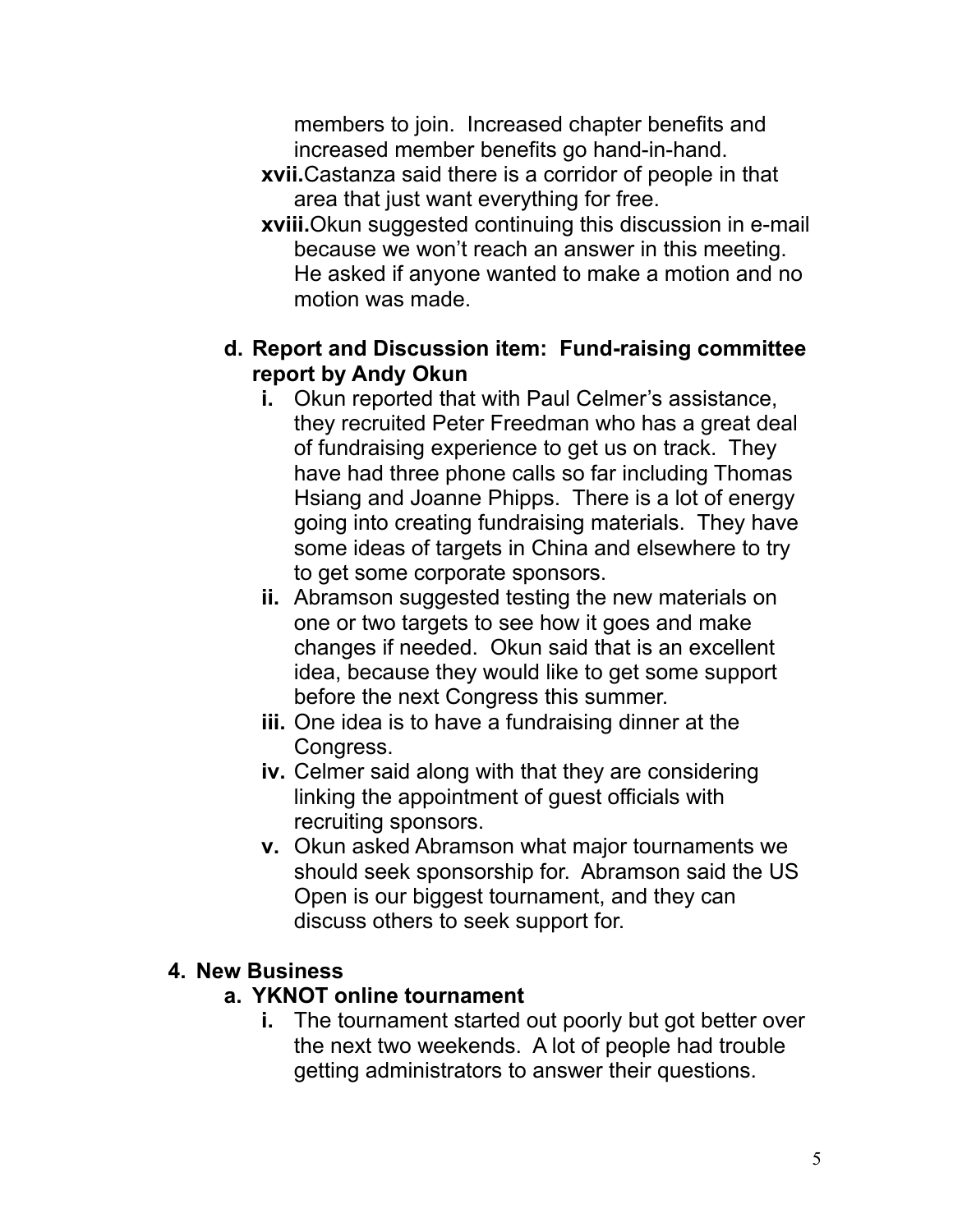They were told to send e-mails rather than get their questions answered in the chat rooms.

- **ii.** Okun said he knows one of the tournament directors and will ask him how it went in his opinion.
- **iii.** Abramson said he hasn't heard why there was such a large dropout rate. The rate was highest for high Dan level players who lost their first two games. There was a large dropout rate at the low end as well for players who lost early.
- **iv.** Okun asked if the online tournament was considered experimental. Abramson said it was an experiment and that participation was lower than expected. He would like to get participation up to 500 people in the next few years. He will work with Edward Zhang and others to create a survey to respond to issues.
- **v.** Scott said people between 2k to 2D had scheduling problems, because Dan and kyu players had different start times. When Dan players were paired with kyu players, one would forfeit by not showing up at the proper time.

#### **b. New Volunteer Coordinator**

**i.** Scott said we need to publicize the fact that we have a volunteer coordinator, Nicholas Jhirad. Some potential volunteers are being lost because they don't know who to talk to.

## **c. New Webmaster**

**i.** James Schaefer has been appointed by Andrew Jackson as the new webmaster. He should start updating the webpage shortly.

# **d. Go Club Day**

- **i.** Lisa Scott reported that Steve Colburn suggested establishing a national go club day where all clubs might celebrate a special day. Scott is looking for a date over a weekend between April and May to set this up.
- **ii.** Okun asked what the AGA's role would be. Scott said we would publicize the day and try to get large turnouts for all of the clubs. This could be a real benefit to Chapters.